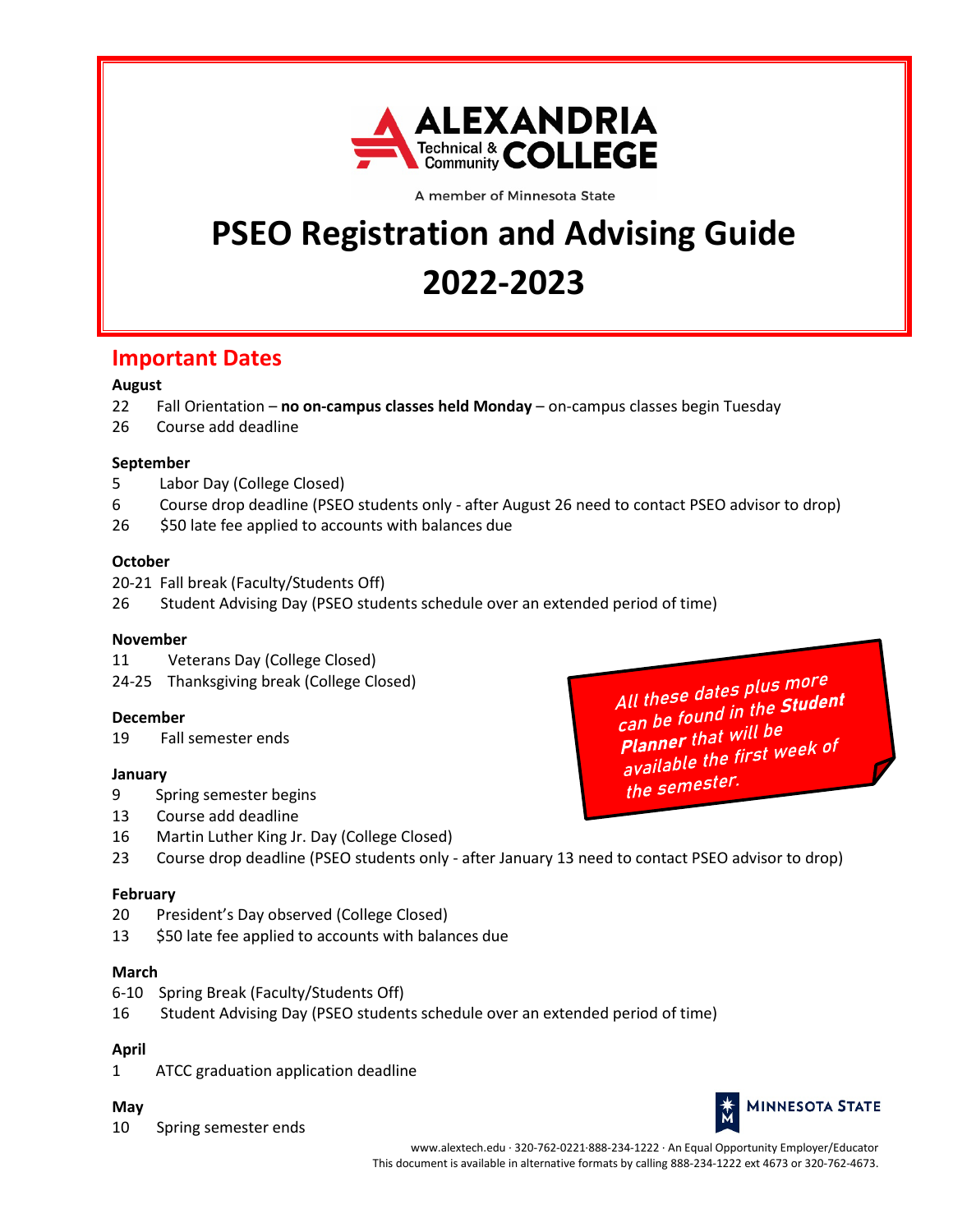# **Login**

Your StarID is your ATCC Login username. If you haven't activated your StarID, do so before attempting to register at [https://starid.minnstate.edu](https://starid.minnstate.edu/) You will need your ATCC Tech ID and your social security number.

# **Registration Instructions**

- 1. Login at [www.alextech.edu/eServices](http://www.alextech.edu/eServices) using your StarID and Password
- 2. Select **Courses & Registration**
- 3. Select **Search for a Course** option
	- A. Search by **subject** area for each course you wish to register
	- B. Select **Add (+)** icon on the left side of the course listing

| <b>Continue to Review My Plan</b>                 |
|---------------------------------------------------|
| C. Once all courses are in your wish list, select |

 $StarID:$ 

*Password: \_\_\_\_\_\_\_\_\_\_\_\_\_\_\_\_\_\_\_\_\_\_\_\_\_\_\_\_\_*

 *Email: YourStarID@go.minnstate.edu*

- D. Check the **box** next to each course in your wish list you want to register for
- E. Click on **Select Course(s) to proceed to Register**
- F. Enter your **password** to confirm your registration
- 4. Click on **View/Modify Schedule** and then click **Printable Schedule** (on the top right) to print your schedule so you can see the last day to withdraw
- 5. Close all windows when done and log out

### **Course Full?**

If a course you attempted to register for is full, click on search for a course option, search for the course, click on the waitlist icon (you will see the number on the waitlist), and click submit. You will receive an email to your ATCC email account when a seat is available. You will have a limited timeframe to register for the course so be sure to check your ATCC email daily.

### **Northland or Northwest Technical College Online Courses**

We request you get approval from the PSEO advisor before registering for any online Northland Community & Technical



College (NCTC) or Northwest Technical College (NTC) courses as PSEO paperwork will need to be submitted to those colleges. Students who take online courses through NCTC or NTC will need to request the books for those courses from those bookstores. See "Book Information" on page 3.

# **Adding/Dropping/Withdrawing from Classes**

During the first five days of the semester, students are allowed to drop and add classes with no effect on their transcript. Because of high school graduation requirements, we request students visit with the PSEO advisor before dropping or adding any classes. PSEO students have the first 14 days of the semester to drop classes (which will need to be done through the PSEO advisor after day 5). After the 14th day of the semester, any course a PSEO student chooses to withdraw from will show as a "W" on their college transcript and will affect the satisfactory academic progress completion rate. Please see the PSEO advisor and visit with your high school before withdrawing from any courses to find out how it may affect your future educational goals.

# **Satisfactory Academic Progress**

ATCC requires PSEO students maintain a minimum 2.5 ATCC grade point average to stay enrolled as a PSEO student. All students need to maintain satisfactory academic progress which is based on both cumulative percentage of credits completed (67%) and GPA (2.0). Students who fall below a 2.0 GPA and/or 67% completion rate will be placed on a warning status the following term of enrollment. If at the end of the warning term a student has not met both the cumulative grade point average and completion percentage standard, the student shall be suspended. Students on suspension are not eligible to register or receive financial aid.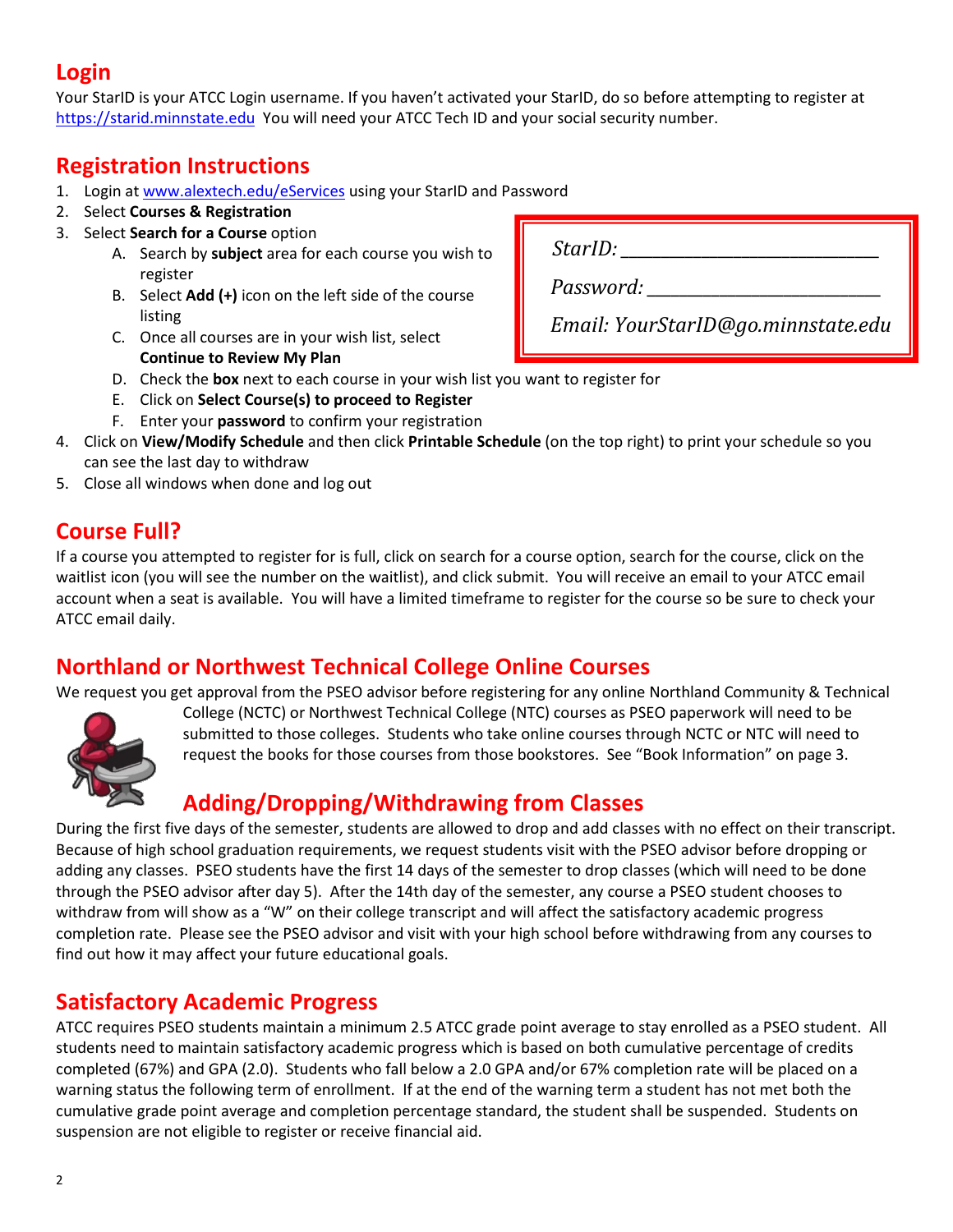# **Support Services/Tutoring**

Tutoring is available and free to all ATCC students specific to their ATCC courses. Students who have special needs or disabilities must contact Support Services to arrange accommodations. For more information or assistance, please contact Support Services (room 305) at 320-762-4673 or email supportservices@alextech.edu.

# **Counseling Center**

Personal counseling, career counseling, and crisis intervention assistance are available free of charge to registered ATCC students. Please contact the Counseling Center (room 112A) at 320-762-4487 or email [counseling@alextech.edu.](mailto:counseling@alextech.edu) For additional information go to [www.alextech.edu/counseling.](http://www.alextech.edu/counseling)

### **Advising**

All PSEO students have access to academic advising while they are enrolled. You will meet with the PSEO advisor for mid-semester advising to make sure you are meeting your high school graduation requirements. The PSEO advisor can also assist you with determining the transfer of courses and course equivalences. The site [www.transferology.com](http://www.transferology.com/)  provides course equivalencies to see how your courses fulfill degree requirements at many colleges and universities. Contact information: PSEO@alextech.edu or 320-762-4545.

# **Course Fees and Payment Information**

College prep courses, some course fees, and parking permits are not covered through PSEO. Course fees are for items that become your personal property or have a personal value beyond the classroom. Most general education courses do not have course fees. You will receive a bill for any balance you have due after the 14th day of the semester.

# **Student ID Cards/Parking Permits**

Student ID cards and parking permits can be picked up in the IT Department (room 403). You will need to have both your driver's license and StarID. If you do not plan on parking in the college lots, you can request a waiver of the parking fee by taking your parking permit to the Business

Office (room 106) before the 5th day of the semester. You need to obtain a new student ID card and parking permit each academic year you attend ATCC. There is a replacement fee for lost parking permits and ID cards.

# **Book Information**

You will make a book order request prior to the start of each semester. Beginning the last week of July for fall semester and the first week of December for spring semester, go to the PSEO web page at [www.alextech.edu/pseo](http://www.alextech.edu/pseo) and scroll down to the section titled Ordering Books to submit your request.

**Important:** Books provided to you through the PSEO program are the property of ATCC. If you drop a course, return the books/materials immediately to the PSEO Department. At the end of the semester, all books must be returned to the PSEO Department. You are responsible for the replacement cost of any books that are damaged or not returned within the timeline provided. All communications regarding the PSEO book ordering and return process will be through your ATCC email account.

**Northland Community & Technical College (NCTC) and Northwest Technical College (NTC) Courses:**  If you are registered for NCTC or NTC classes, books are ordered through their bookstore websites:

Northland Community & Technical College: <http://bookstore.northlandcollege.edu/distancelearning/selecttermdept.aspx>

Northwest Technical College: <https://www.bkstr.com/ntcstore/shop/textbooks-and-course-materials>

When ordering books, it is important to identify yourself as a PSEO student so books are charged appropriately. NCTC and NTC books need to be returned to those bookstores at the end of the semester (not ATCC).